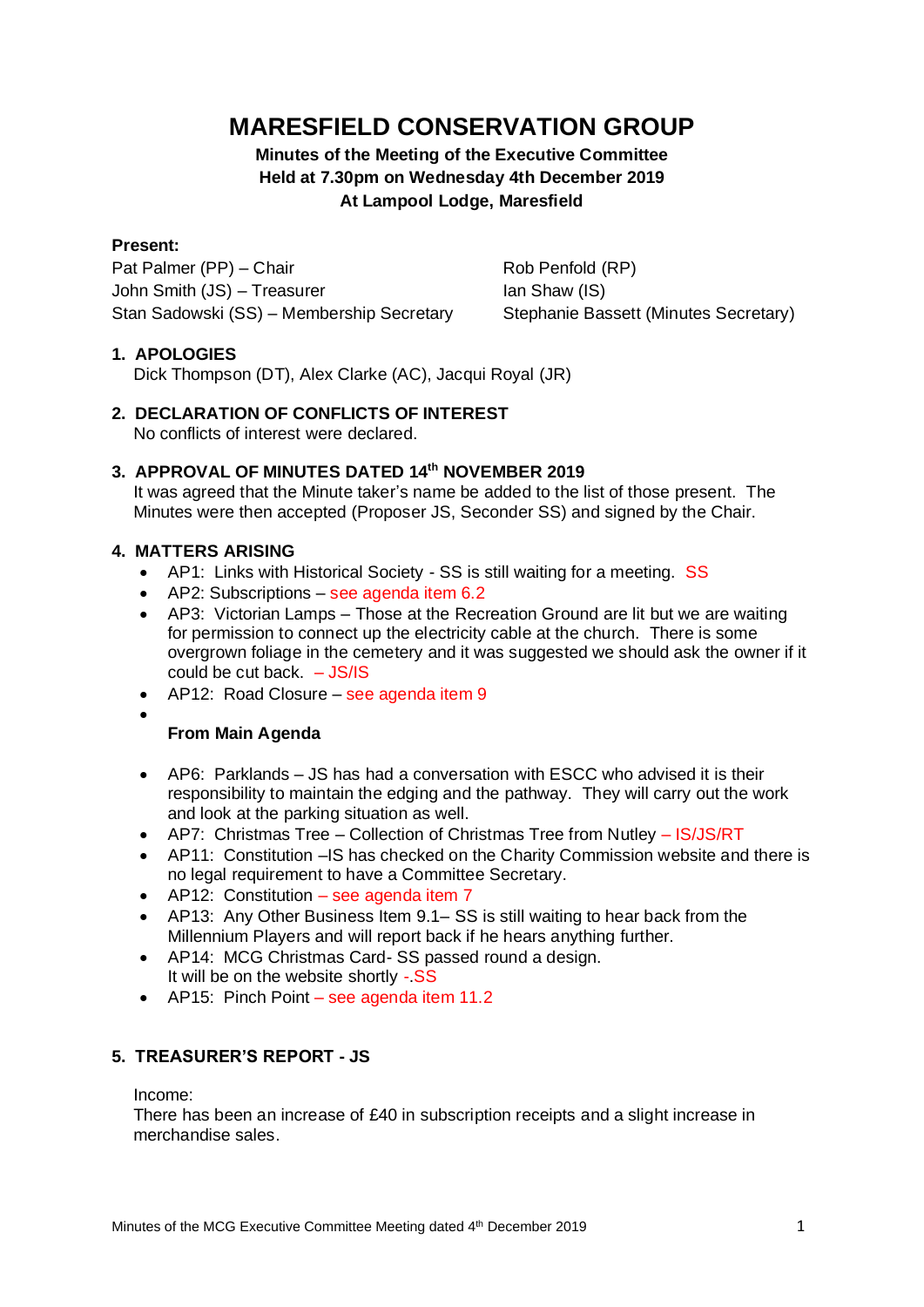Expenditure:

There has been a significant, but expected, increase in the figure for village Maintenance as the accounts for refurbishing the Victorian Lamps (£1,600) and rewiring them (£480) have now been paid.

The funds in the Group's accounts remain at a satisfactory level.

## **6. WEBSITE & MEMBERSHIP UPDATE – SS**

- 6.1 Website
- There have been 1,048 hits with 474 users visiting the site.
- SS intends to add pages about interesting/historic elements (e.g. church, Chequers). There has been no progress on the walk around Maresfield.

### 6.2 Membership

- Subscription receipts have increased since the last meeting. 22 are still outstanding.
- Of the 65 email addresses on record only around half have given permission for their email to be used in communications so far.

## **7. REVISED CONSTITUTION**

- It was agreed that the subscription amount be left open.
- It was agreed that the age of joining be reduced to 16. AP1: Item 8a on the revised Constitution is to be amended accordingly. - PP
- No age stipulation is to be made on the application form.

## **8. 75TH Anniversary OF VE DAY – JS**

An email from the Parish Clerk to all organisations was read out asking if we would be planning an event to mark VE Day on  $8-10<sup>th</sup>$  May. There was discussion on whether the replacement of the church gate and posts could be used for this occasion but it was felt that this would be best left for Armistice Day. In addition, the results of our grant application would not be known until March and permission from the church authorities needs to be obtained before we could go ahead. So timings would be tight.

AP2: Advise Parish Clerk that we will not be planning an event. AP3: Seek permission from the church mentioning we need to know for budgetary reasons. The results of the contract of the contract of the contract of the contract of the contract of the contract of the contract of the contract of the contract of the contract of the contract of the contract of the co

AP4: Advise the blacksmith that his quote has been accepted. IS

### **9. CHRISTMAS TREE**

The tree is to be erected outside the lodge at 9.30. A new topper and 10m string of lights have been purchased. Although the owner of the lodge has agreed to make available an electricity supply, preparations should be made to run a cable into the hall in case this doesn't happen.

 Road Closure Signs. Organise helpers to put up these signs and remove after the event. AP5 : JS

AP6: A large ladder will be needed - JS

| AP7: Ask Simon Young for his help in removing the road closure signs.<br>AP8: Arrange for bacon sandwiches for tree decorators | JS.       |
|--------------------------------------------------------------------------------------------------------------------------------|-----------|
|                                                                                                                                | <b>PP</b> |

### **10. WINTER SUPPER**

Booking forms were handed out. AP9: Ask the church if they will be organising a table and supply a booking form. RP A meeting to discuss final arrangements will be held on 2<sup>nd</sup> January at 7.30. Timing to be Saturday 9.30am – set up lights, tables and raffle Sunday 9.00am – make sure hall is clear by 10.00 Raffle: There will be 6 prizes.